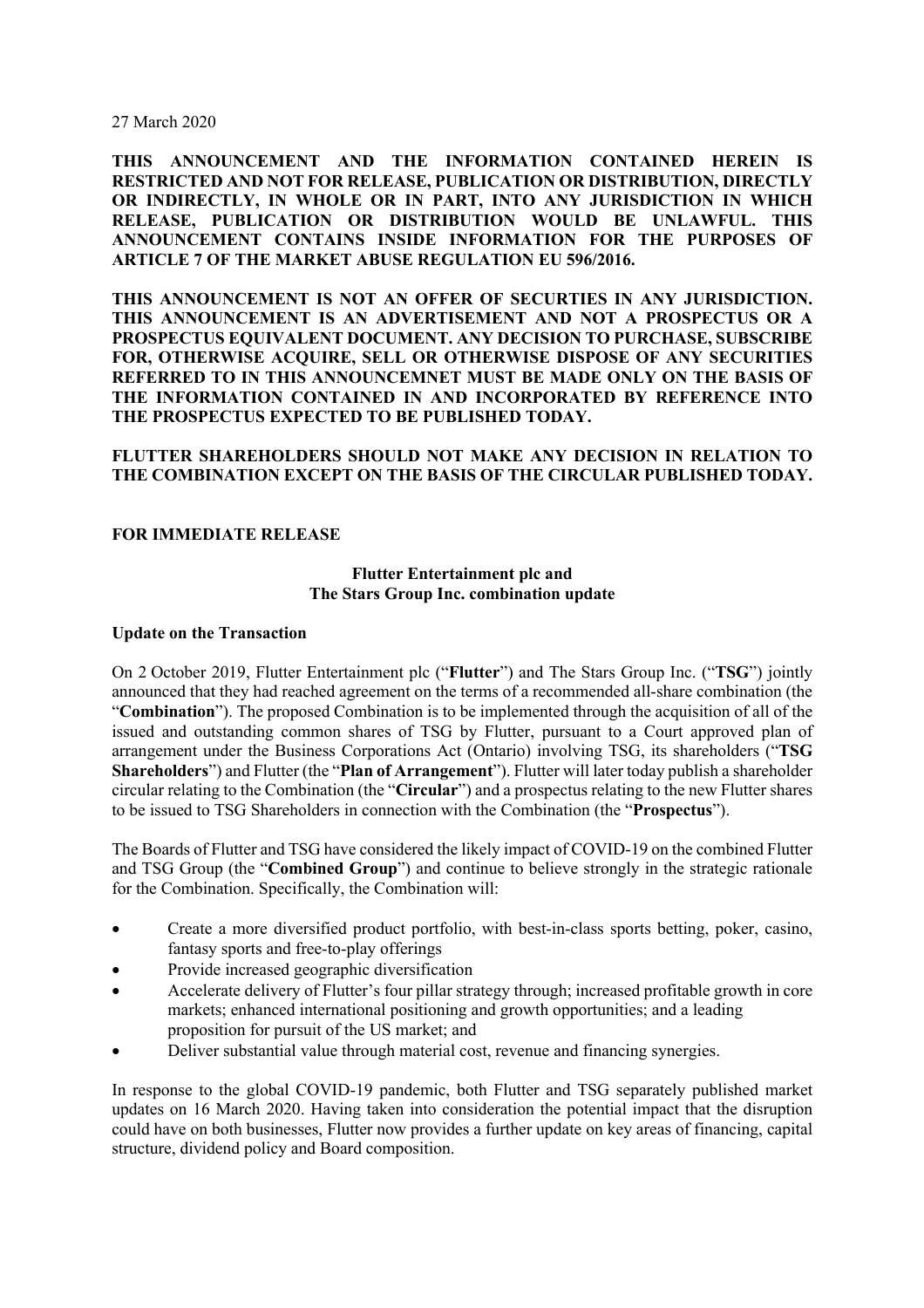## **Financing Update**

On 11 March 2020, Flutter entered into new debt arrangements, contingent only on completion of the Combination, comprising a term loan and revolving credit facility totalling £1.3bn. These facilities are available for the refinancing of existing Flutter and TSG debt as well as providing the Group with ongoing financial flexibility. The facilities include a net leverage ratio financial covenant of 5.1x when combined with TSG's debt, and will include a material allowance for synergies when covenants are tested twice annually. The new facilities are also tightly priced at GBP LIBOR  $+$  a fixed 175bps, reflecting the prevailing debt market conditions at that date.

TSG's indebtedness will be assumed by the Combined Group under its existing terms. While no obligation arises upon completion of the Combination for the Combined Group to refinance the existing TSG debt, we see the new debt arrangements detailed above as the first step in an overall refinancing package. In due course we will look to re-finance the remaining debt and we remain confident that this will drive material financing synergies for the combined Group over time.

# **Capital Structure and Dividend Update**

The Flutter Board believes that the Combined Group will have a robust financial profile given its strong cash generation in conjunction with expected cost, revenue and financing synergies. The disruption caused by COVID-19 to the global online betting and gaming sector however is expected to impact the financial profile of the Combined Group in the current financial year. While this is expected to reduce over time, the leverage of the Combined Group at the end of the first financial reporting period following Completion is now likely to be above 3.5x (excluding synergies).

The Flutter Board has considered the future capital management policy for the Combined Group. While the Group has flexibility to maintain leverage at higher ratios, it remains committed to targeting leverage of 1.0x to 2.0x for the Combined Group over the medium-term. Accordingly, consistent with prudent planning, the Flutter Board has revised both its approach to Flutter's final dividend for the financial year ended 31 December 2019 (the "Final 2019 Dividend"), the pro-rated dividend payable in connection with the Combination, and Flutter and the Combined Group's proposed dividend policy (as previously announced on 2 October 2019). The revised position is set out below.

## *Flutter*

Subject to approval of the Final 2019 Dividend by Flutter Shareholders at Flutter's 2020 annual general meeting to be held on 14 May 2020, existing Flutter Shareholders will be entitled to receive a Final 2019 Dividend of 133 pence per Flutter ordinary share. Given the impact of COVID-19, the Flutter Board will now propose that the Final 2019 Dividend be paid in the form of ordinary Flutter shares. The record date and payment date for the Final 2019 Dividend, including the basis on which the number of new ordinary shares to be issued in satisfaction of the Final 2019 Dividend will be calculated, will be notified to Flutter Shareholders in the notice of the 2020 AGM which will be published in due course. For the avoidance of doubt, the new Flutter shares to be issued in connection with the Combination will not carry any entitlement to the Final 2019 Dividend.

At the announcement of the Combination, the Flutter Board had expected that Flutter Shareholders would be entitled to a pro-rated dividend immediately prior to Completion. This represented a time prorated amount of the total annual dividend for the financial year ending 31 December 2020, to which Flutter Shareholders would otherwise be entitled if the Combination had not proceeded. Given the anticipated financial profile of Flutter in the current year, the Flutter Board no longer considers it prudent to propose the pro-rated dividend.

# *TSG*

TSG has never declared nor paid dividends and is not expected to do so prior to Completion.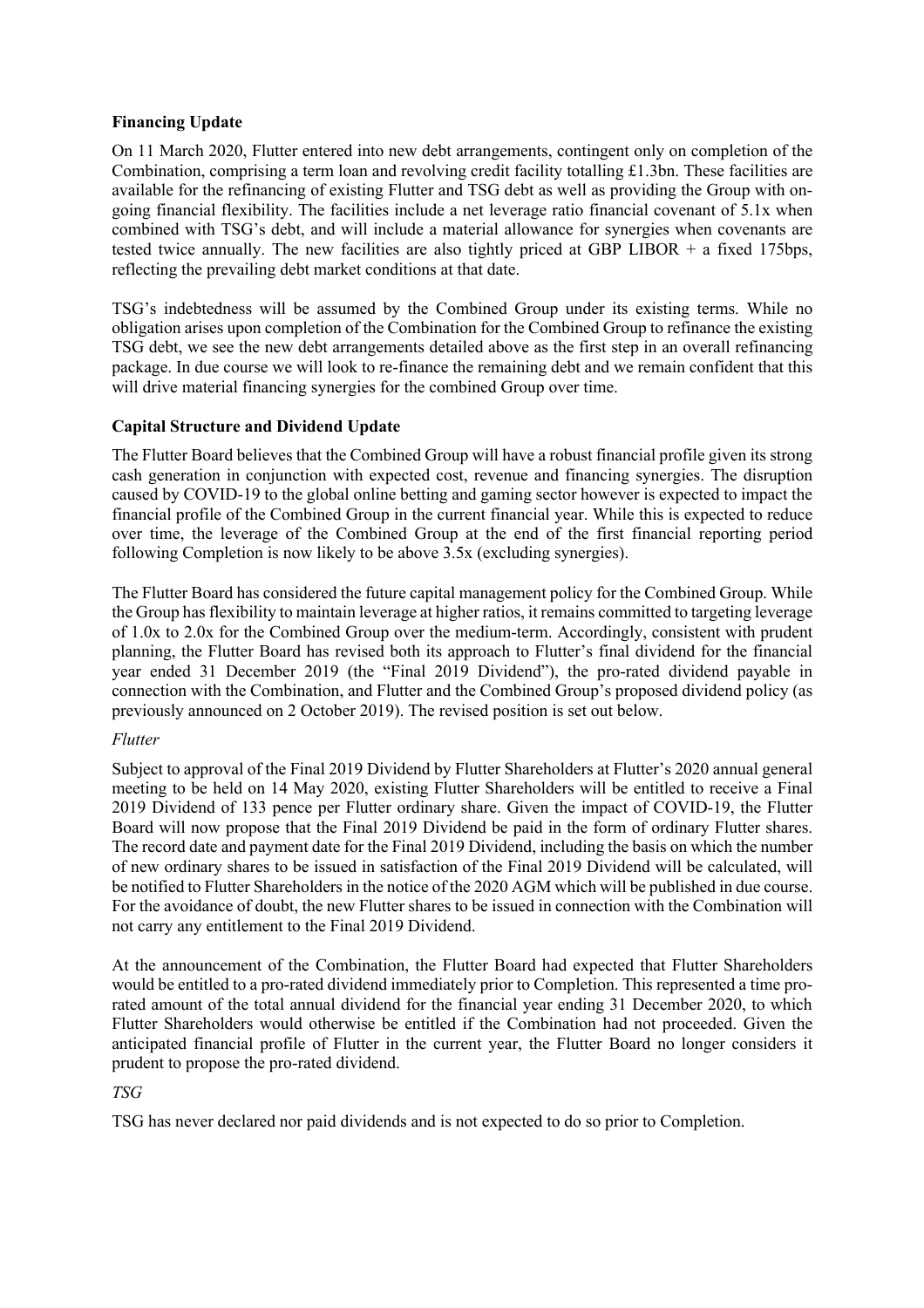## *Combined Group dividend policy*

Given the impact of the current disruption caused by COVID-19 and the ambition for the Combined Group to de-lever, the Flutter Board considers it prudent to suspend the dividend for the current financial year ending 31 December 2020. The Flutter Board's future capital management policy for the Combined Group remains to target a leverage ratio of 1.0x to 2.0x over the medium term. As such, the Flutter Board will continue to monitor the calendar of sporting events and associated performance of sports betting as well as the Combined Group's anticipated deleveraging and balance sheet position. It will then decide the appropriate time to reinstate a dividend for the Combined Group.

The Flutter Board continues to expect the Combination to be value accretive and deliver a post-tax return on invested capital which exceeds Flutter's cost of capital by the end of the third full financial year following Completion. The Combination is also expected to be at least 50% accretive to Flutter's Underlying Earnings Per Share in the first full financial year following Completion.

## **Directorate Changes**

Under the terms of the Combination, Flutter and TSG have agreed that, subject to and with effect from completion of the Combination, the following individuals will be appointed as Directors of Flutter (the "**Proposed Directors**"):

- Divyesh (Dave) Gadhia;
- Rafael (Rafi) Ashkenazi;
- Richard Flint;
- Alfred F. Hurley, Jr.;
- David Lazzarato; and
- Mary Turner

Each of the Proposed Directors will be Non-Executive Directors of Flutter. Divyesh/(Dave) will assume the role of Deputy Chair. Following extensive discussions about the optimal construct of the senior executive team, and having regard to a number of personal considerations, Rafi Ashkenazi has now agreed to act as a consultant to Flutter and will join the Board in a non-executive capacity.

Flutter also announces that, subject to completion, Jan Bolz and Emer Timmons will step down as Non-Executive Directors of Flutter. In addition, Ian Dyson will, with effect from the close of Flutter's 2020 AGM, step down from the Audit Committee and will relinquish his roles as Senior Independent Director and Chair of the Nomination Committee, with Andrew Higginson assuming these positions.

Mr Dyson will continue in his role as Non-Executive Director. As Mr Dyson has served on the Board for more than nine years, he does not, in that respect only, meet the usual criteria for independence set out in the UK Corporate Governance Code. The Board has determined Mr Dyson to be independent in character and judgement and confirmed his continued independence notwithstanding his length of service, taking into account his significant industry experience and his continued offering of constructive challenge within the Board. Mr Dyson's experience has been particularly valuable to the Board in the unprecedented circumstances created by the recent COVID-19 virus.

# *Commenting on today's announcement, Peter Jackson, Chief Executive, said:*

*"We are pleased to publish our prospectus and circular in relation to our combination with The Stars Group. In these challenging times I am more convinced than ever of the strategic fit of these two complementary businesses. The combined business will enjoy improved geographic and product diversification and allow us to advance our strategic goals. I am delighted that Rafi has agreed to join the Flutter Board and to be available to me as a consultant given his extensive knowledge of Stars' international business. We continue to work with various competition and anti-trust authorities globally to secure the few remaining approvals required. We do so while never losing sight of our current primary objective to ensure the safety of our staff and customers during these unprecedented times."*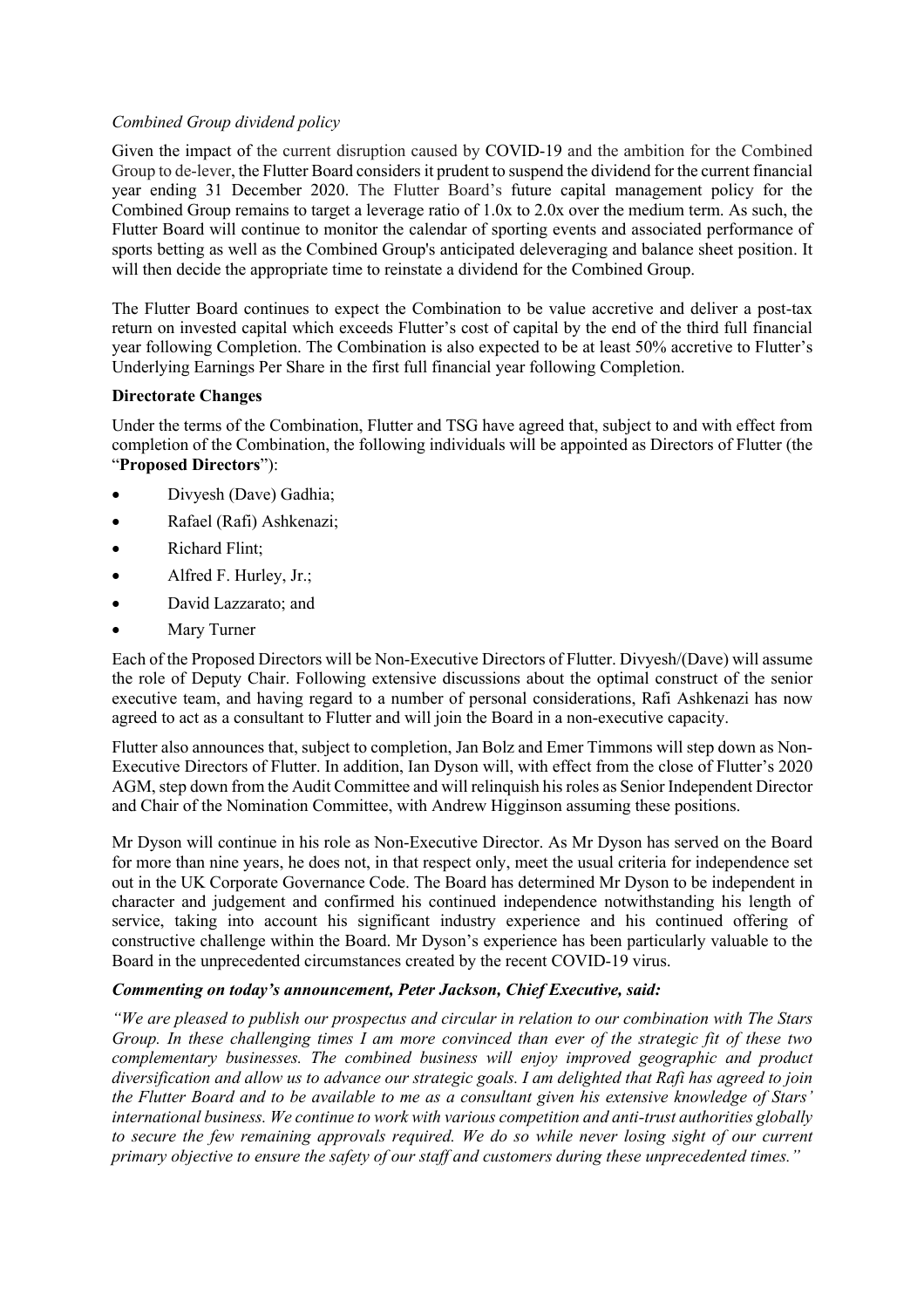## *Commenting on the proposed Board changes, Gary McGann, Chair of Flutter, said:*

*"I am looking forward to working with the new Flutter Board in realising the exciting opportunities that will emerge from the combination of these two great companies. I would like to take this opportunity to note the commitment and dedication shown by Emer and Jan during their time on the Flutter Board, to thank them for their support and to wish them both well for the future."* 

## **Approval and publication of Circular and Prospectus**

The Circular is expected to be approved, published and posted to Flutter Shareholders today. The Circular contains a notice of an extraordinary general meeting of Flutter to be held at 11.00 am on 21 April 2020 at Arthur Cox, Ten Earlsfort Terrace, Dublin, D02 T380, Ireland for the purpose of seeking the approval of Flutter Shareholders for the Combination and certain related matters. The Circular and guidance for shareholders regarding the format of the extraordinary general meeting in light of COVID-19 precautions will be available on Flutter's corporate website:

(https://www.flutter.com/investors/proposed-combination-with-the-stars-group).

In addition, the Prospectus relating to the admission of all of the issued and to be issued ordinary shares of €0.09 each of Flutter to the premium listing segment of the Official List of the Financial Conduct Authority and to a secondary listing on the Official List of Euronext Dublin and to trading on the London Stock Exchange's main market for listed securities and to trading on the Euronext Dublin Market following completion of the Combination, is also expected to be approved and published later today or on Monday, 30 March 2020.

The Prospectus is expected to be approved by the Central Bank of Ireland (the "**Central Bank**"), as competent authority under Regulation (EU) 2017/1129 of the European Parliament and of the Council of 14 June 2017 on the prospectus to be published when securities are offered to the public or admitted to trading on a regulated market, and repealing Directive 2003/71/EC (the "**EU Prospectus Regulation**"). The approval of the Prospectus by the Central Bank should not be considered as an endorsement of Flutter or the quality of the securities that are the subject of the Prospectus nor should it be considered as an endorsement of TSG or any securities of TSG. Flutter will request that the Central Bank provides a certificate of approval and a copy of the Prospectus to the UK Financial Conduct Authority (the "FCA") as competent authority in the United Kingdom, in accordance with Article 25 of the EU Prospectus Regulation.

Once the FCA confirms the passporting of the Prospectus into the United Kingdom, the Prospectus and the Circular will be made available to the public in accordance with Article 21 of the EU Prospectus Regulation, free of charge, in electronic form on Flutter's corporate website. (https://www.flutter.com/investors/proposed-combination-with-the-stars-group)

Copies of the Circular and Prospectus will also be available for inspection during usual business hours on any weekday (Saturdays, Sundays and public holidays excepted) at the registered office of Flutter and at the offices of Arthur Cox, Ten Earlsfort Terrace, Dublin, D02 T380, Ireland and 12 Gough Square, London EC4A 3DW, United Kingdom.

Copies of the Circular and the Prospectus will be submitted to the U.K. National Storage Mechanism and to Euronext Dublin, where they will be available at:

**U.K. National Storage Mechanism** http://www.morningstar.co.uk/uk/NSM **Euronext Dublin**  Companies Announcement Office Euronext Dublin 28 Anglesea Street Dublin 2 Tel: +353 (0)1 6174200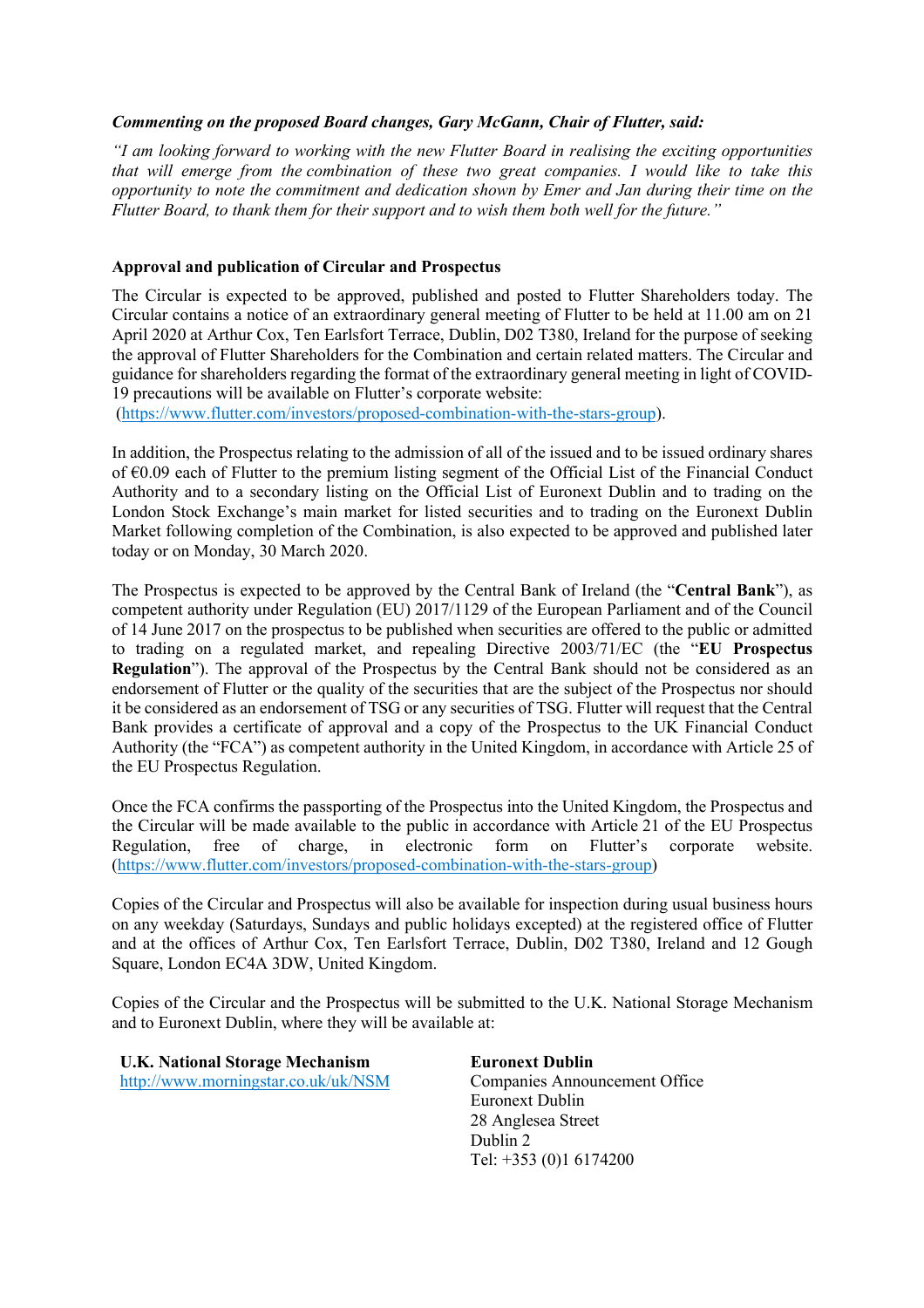Unless otherwise defined, all capitalised terms in this Announcement have the same meaning as those contained in the Prospectus. All references in this Announcement to times are to times in Dublin (unless otherwise stated).

An indicative timetable of principal events is set out below:

| <b>Event</b>                                                                                                                                                                                           | <b>Expected time/date</b>                                                                                              |
|--------------------------------------------------------------------------------------------------------------------------------------------------------------------------------------------------------|------------------------------------------------------------------------------------------------------------------------|
|                                                                                                                                                                                                        | 10.00 a.m. (Eastern time) on 21 April 2020,<br>or shortly thereafter                                                   |
|                                                                                                                                                                                                        | 11.00 a.m. (Irish time) on 21 April 2020                                                                               |
| Long Stop Date for completion of the Combination                                                                                                                                                       | 31 October 2020                                                                                                        |
| The following dates are indicative only and subject to change:                                                                                                                                         |                                                                                                                        |
| Court hearing in respect of the Final Order and Final                                                                                                                                                  | 23 April 2020, or shortly thereafter                                                                                   |
| TSG Articles of Arrangement issued by the OBCA<br>Director and Flutter deposits the New Shares with                                                                                                    | A date expected to be in the second or third<br>quarter of 2020 ("D")                                                  |
| Expected Admission and commencement of                                                                                                                                                                 | 3.00 a.m. (Eastern time)/ 8.00 a.m. (Irish<br>time) on D                                                               |
| New Shares credited to CREST accounts                                                                                                                                                                  | As soon as reasonably practicable following<br>delivery of letters of transmittal by former<br><b>TSG Shareholders</b> |
| Despatch of share certificates (where applicable)                                                                                                                                                      | As soon as reasonably practicable following<br>delivery of letters of transmittal by former<br><b>TSG Shareholders</b> |
| <b>Enquiries:</b>                                                                                                                                                                                      |                                                                                                                        |
| <b>Investor relations</b><br>Jonathan Hill, Chief Financial Officer<br>David Jennings, Corporate Finance & Investor Relations<br>Ciara O'Mullane, Investor Relations<br>Liam Kealy, Investor Relations | $+353879513560$<br>$+353879477862$<br>$+353876652014$                                                                  |
| <b>Media</b><br>Fi Thorne, Corporate Affairs<br>James Murgatroyd, Finsbury<br>Billy Murphy, Drury / Porter Novelli                                                                                     | $+442088346018$<br>$+442072513801$<br>$+353$ 1 260 5000                                                                |
| <b>Financial advisor and joint corporate broker</b><br>Nick Harper, Goldman Sachs International<br>Anthony Gutman, Goldman Sachs International<br>Charlie Lytle, Goldman Sachs International           | $+44(0)$ 20 7774 1000                                                                                                  |
| Joint corporate broker                                                                                                                                                                                 |                                                                                                                        |

John Lydon, J&E Davy +353 1 614 8778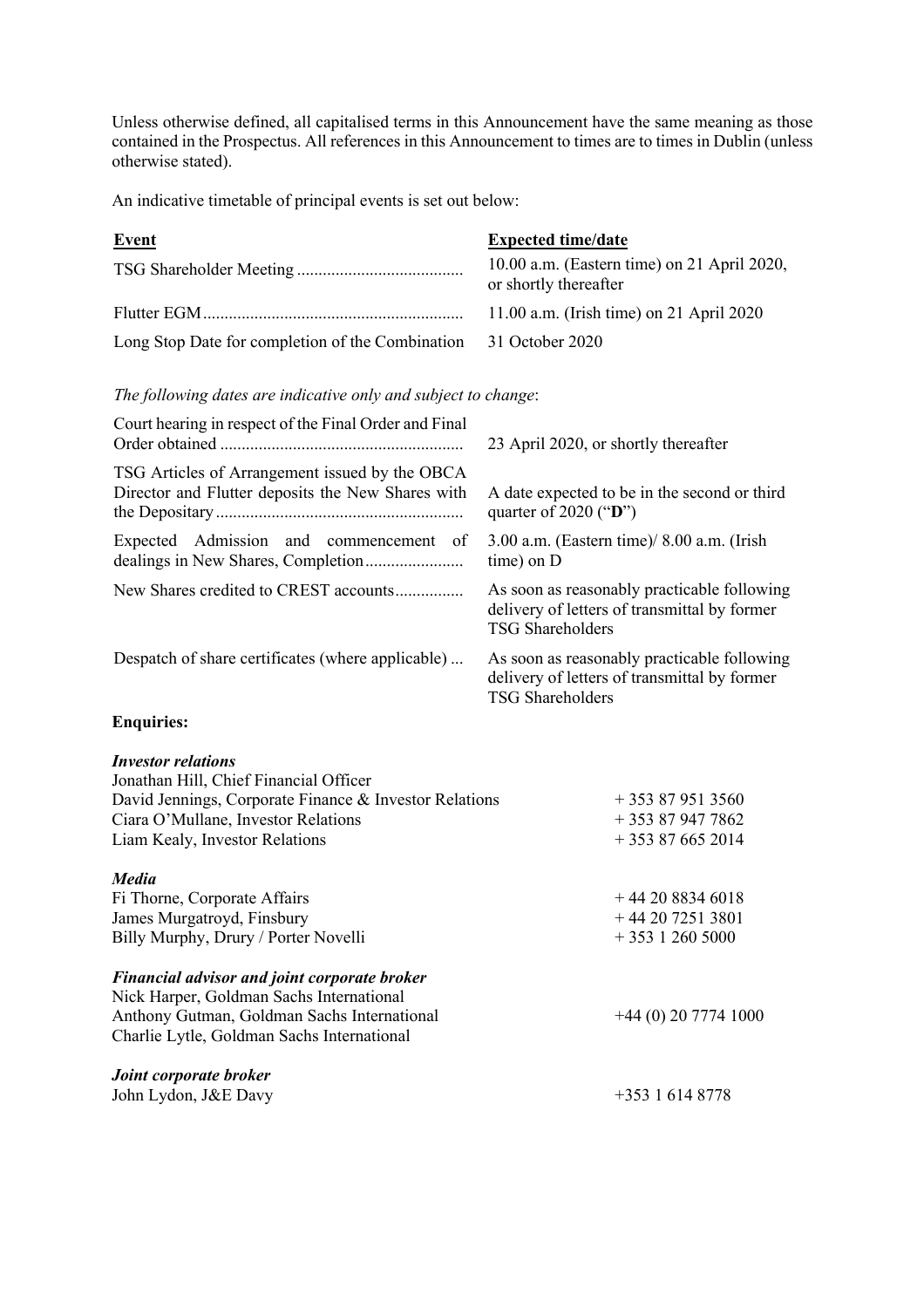## **Disclosures pursuant to paragraph 9.6.13 of the Listing Rules of the Financial Conduct Authority**

Divyesh (Dave) Gadhia is currently a director of The Stars Group Inc. and has not held any other directorships in publicly quoted companies during the last five years.

Rafael (Rafi) Ashkenazi is currently a director of The Stars Group Inc. and during the past five years held directorships in the following publicly quoted company: Playtech plc.

Richard Flint is not currently a director of, and during the past five years has not held any directorships in any publicly listed companies.

Alfred F. Hurley, Jr. is currently a director of The Stars Group Inc. and New Mountain Finance Corporation and during the past five years has not held any directorships in any other publicly listed companies.

David Lazzarato is currently a director of The Stars Group Inc. and has not held any other directorships in publicly quoted companies during the last five years.

Mary Turner is currently a director of The Stars Group Inc. and has not held any other directorships in publicly quoted companies during the last five years.

There are no further disclosures required with respect to the appointment of any of the Proposed Directors pursuant to paragraph 9.6.13 of the UK Listing Rules.

### **Important notices**

*Goldman Sachs, which is authorised by the United Kingdom Prudential Regulation Authority (the "PRA") and regulated in the United Kingdom by the FCA and the PRA is acting as financial adviser, sponsor and corporate broker to Flutter and no one else in connection with the Combination and Admission. In connection with such matters, Goldman Sachs, its affiliates and their respective directors, officers, employees and agents will not regard any other person as their client, nor will they be responsible to any person other than Flutter for providing the protections afforded to their clients or for providing advice in relation to the Combination, the Admission, the contents of this Announcement or any transaction, arrangement or other matter referred to herein.*

*This Announcement contains inside information. The person responsible for arranging the release of this Announcement is Edward Traynor, Company Secretary of Flutter. The date and time of this Announcement are the same as the date and time it has been communicated to the media.*

*The information contained in this Announcement is for background purposes only and does not purport to be full or complete. No reliance may be placed for any purpose on the information contained in this Announcement or its accuracy, fairness or completeness.* 

*The contents of this Announcement are not to be construed as legal, financial or tax advice. If you are in any doubt about the contents of this announcement or the action you should take, you are recommended to seek your own personal financial advice as soon as possible from your stockbroker, bank, solicitor, accountant or other appropriate independent professional financial adviser (being, in the case of Shareholders in Ireland, an organisation or firm authorised or exempted under the Investment Intermediaries Act, 1995 of Ireland (as amended) or the European Union (Markets in Financial Instruments) Regulations 2017 (as amended) or, in the case of Shareholders in the United Kingdom, an adviser authorised pursuant to the Financial Services and Markets Act 2000 (the "FSMA"), or from another appropriately authorised independent financial adviser if you are in a territory outside Ireland or the United Kingdom).*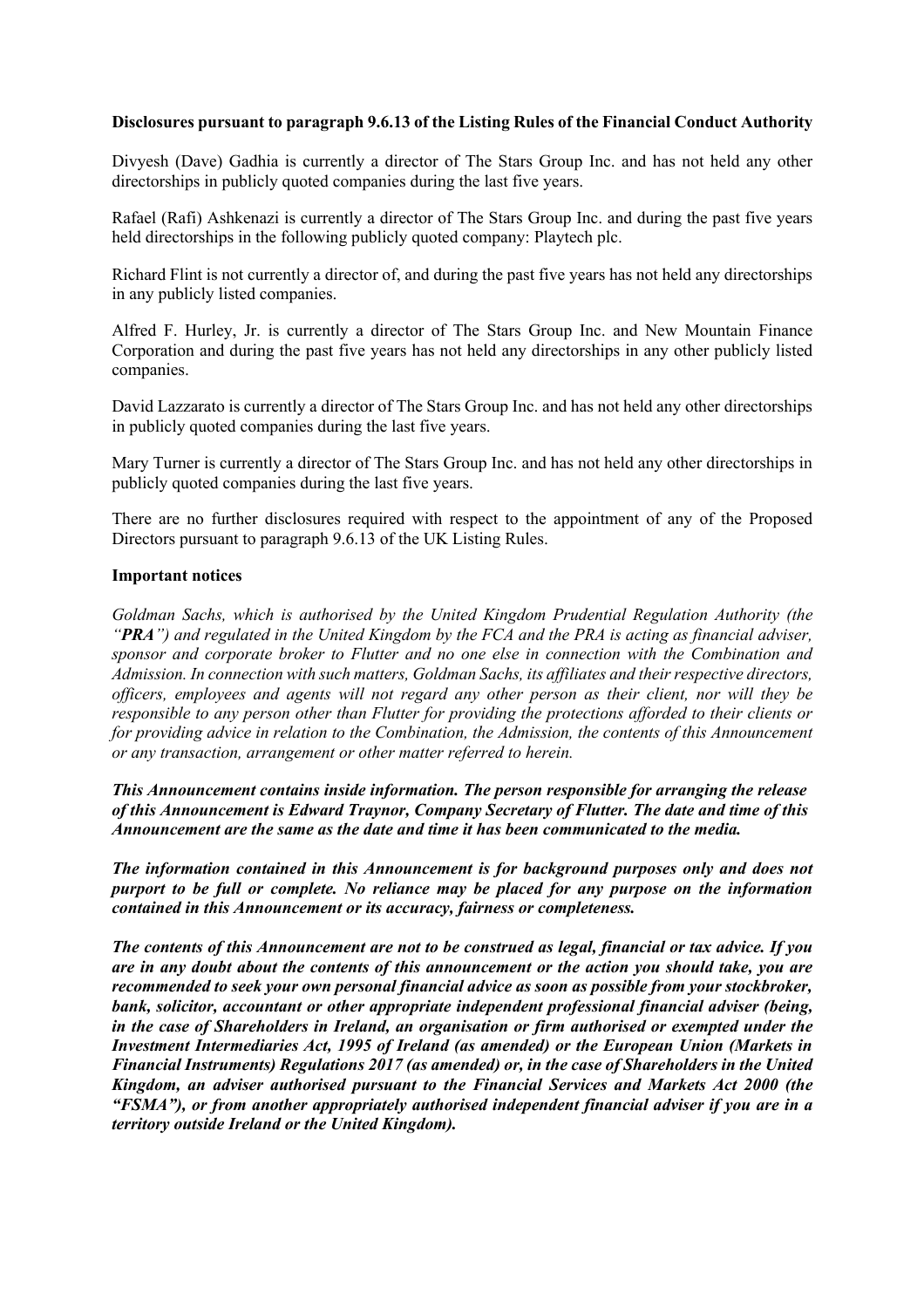### **Forward-looking statements**

*This Announcement contains statements about Flutter, TSG and the Combined Group that are or may be forward-looking statements. All statements other than statements of historical facts included in this Announcement may be forward-looking statements. Without limitation, any statements preceded or followed by or that include the words "targets", "should", "continue", "plans", "believes", "expects", "aims", "intends", "will", "may", "anticipates", "estimates", "projects" or words or terms of similar substance or the negative thereof, are forward-looking statements. Forward-looking statements include all matters that are not historical facts and statements relating to the following: (i) future capital expenditures, expenses, revenues, earnings, synergies, economic performance, indebtedness, financial condition, dividend policy, losses and future prospects; (ii) business and management strategies and the expansion and growth of Flutter's, TSG's or the Combined Group's operations and potential synergies resulting from the Combination; (iii) the effects of government regulation on Flutter's, TSG's or the Combined Group's business; (iv) the ability of Flutter and TSG to satisfy the conditions to, and to complete, the Combination; (v) the timing and anticipated receipt of required regulatory, Court and Shareholder approvals for the Combination; and (vi) the anticipated timing of the Flutter EGM and the TSG Shareholder Meeting and completion of the Combination.*

*By their nature, forward-looking statements involve risk and uncertainty because they relate to future events and circumstances. Forward-looking statements are not guarantees of future performance and the actual results of the Combined Group's operations and the development of the markets and the industry, in which the Combined Group operates, may differ materially from those described in, or suggested by, the forward-looking statements contained in this Announcement. In addition, even if the Combined Group's results of operations, financial position and growth, and the development of the markets and the industry, in which the Combined Group operates, are consistent with the forwardlooking statements contained in this Announcement, those results or developments may not be indicative of results or developments in subsequent periods. A number of factors could cause results and developments of the Combined Group to differ materially from those expressed or implied by the forward-looking statements including, without limitation, general economic and business conditions, industry trends, competition, changes in law or regulation, changes in taxation regimes, currency fluctuations, changes in its business strategy, political and economic uncertainty. The forward-looking statements therein speak only at the date of this Announcement and investors are cautioned not to place undue reliance on such forward-looking statements. Save as required by its legal and regulatory obligations (including under the EU Prospectus Regulation, Market Conduct Rules, Irish Market Abuse Law, the Market Abuse Regulation, the Transparency Regulations and Rules, the Disclosure and Transparency Rules, the Irish Listing Rules, the UK Listing Rules, Euronext Dublin and the London Stock Exchange or by applicable Canadian or US securities laws), the Combined Group undertakes no obligation to update these forward-looking statements and will not publicly release any revisions it may make to these forward-looking statements that may occur due to any change in the Combined Group's expectations or to reflect events or circumstances after the date of this Announcement. Investors should note that the contents of these paragraphs relating to forward-looking statements are not intended to qualify the statements made as to sufficiency of working capital in this Announcement.*

## **Overseas jurisdictions**

The distribution of this Announcement in certain jurisdictions may be restricted by law. Other than in Ireland and the United Kingdom, no action has been or will be taken by Flutter to permit an issue of the Ordinary Shares or to permit the possession or distribution of this Announcement (or any other issuing or publicity materials relating to the Ordinary Shares) in any jurisdiction where action for that purpose may be required. Neither this Announcement nor any other material relating to it may be distributed or published in any jurisdiction except under circumstances that will result in compliance with any applicable laws and regulations. Persons into whose possession this Announcement comes should inform themselves about and observe any such restrictions. Any failure to comply with these restrictions may constitute a violation of the securities laws of any such jurisdiction. To the fullest extent permitted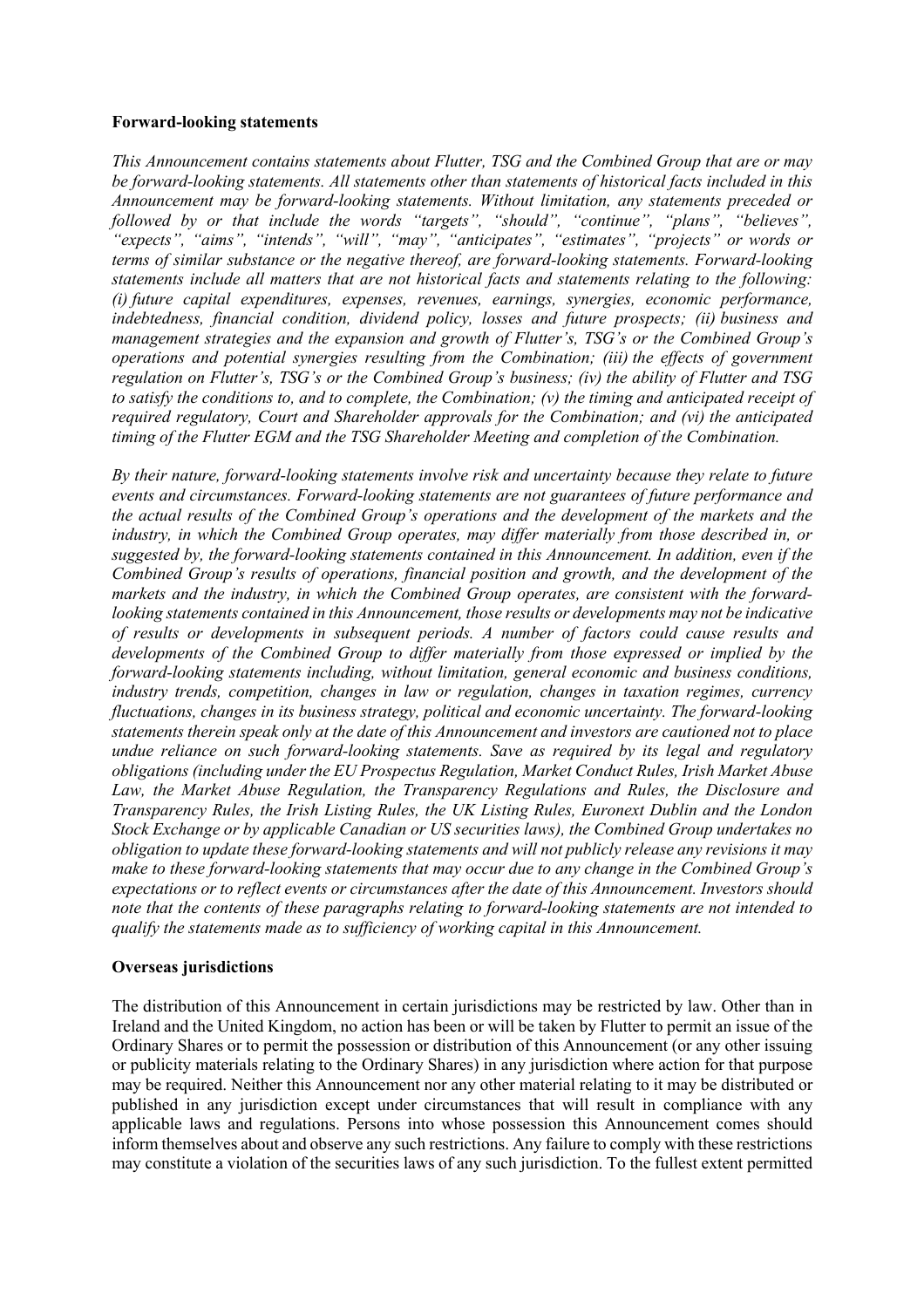by applicable law, the companies and persons involved in the Combination disclaim any responsibility or liability for the violations of any such restrictions by any person.

#### **Canadian Investors**

No securities regulatory authority in any province or territory of Canada has expressed an opinion about the securities mentioned in this Announcement and it is an offence to claim otherwise. This Announcement is not, and under no circumstances is to be construed as, an advertisement or public offering of securities in Canada. The New Shares to be issued to **TSG Shareholders**" in connection with the Combination will be issued pursuant to an exemption from the prospectus requirements of applicable Canadian securities laws under section 2.11 of National Instrument 45-106 *Prospectus Exemptions* of the Canadian Securities Administrators and will generally not be subject to any resale restrictions under applicable Canadian securities laws provided that the following conditions are satisfied: (i) the Combined Group is and has been a reporting issuer in a jurisdiction of Canada for the four months immediately preceding the trade (pursuant to section 2.9 of National Instrument 45-102 *Resale Restrictions* of the Canadian Securities Administrators, following the completion of the Combination, the Combined Group will be deemed to have been a reporting issuer from the time that TSG became a reporting issuer in a jurisdiction of Canada, satisfying this requirement) so long as the Combined Group remains a reporting issuer; (ii) the trade is not a control distribution; (iii) no unusual effort is made to prepare the market or to create a demand for the security that is the subject of the trade; (iv) no extraordinary commission or consideration is paid to a person or company in respect of the trade; (v) if the selling securityholder is an insider or officer of the Combined Group, the selling securityholder has no reasonable grounds to believe that the Combined Group is in default of applicable Canadian securities legislation (each as set out in subsection 2.6(3) of National Instrument 45-102 *Resale Restrictions* of the Canadian Securities Administrators); and (vi) such holder is not a person or company engaged in or holding itself out as engaging in the business of trading securities or such trade is made in accordance with applicable dealer registration requirements or in reliance upon an exemption from such requirements. The receipt of New Shares pursuant to the Combination by a Canadian resident TSG Shareholder may be a taxable transaction for Canadian income tax purposes. TSG Shareholders should consult with their own financial, tax and legal advisers with respect to any restrictions on the resale of New Shares received following Completion and regarding the tax consequences of the Combination.

#### **US Investors**

In connection with the Combination, Flutter will issue New Shares to existing TSG Shareholders in consideration for the acquisition by Flutter of the issued and outstanding common shares of TSG held by them. TSG is a Canadian company incorporated under the laws of the Province of Ontario and is a "foreign private issuer" as defined under the US Securities Exchange Act of 1934 (the "**US Exchange Act**"). The Plan of Arrangement will be submitted for approval at a meeting of TSG Shareholders to consider the Combination, which will be subject to the proxy solicitation requirements of Canadian securities law and Ontario corporate law, but will not be subject to the proxy solicitation rules under the US Exchange Act which do not apply to TSG as a foreign private issuer. As a result, the information included in the proxy circular delivered to TSG Shareholders in the United States may not be comparable to the information contained in proxy circulars for US domestic public companies.

The New Shares have not been and will not be registered under the US Securities Act of 1933 (the "**US Securities Act**") or under the securities laws of any state or other jurisdiction of the United States. Accordingly, the New Shares may not be offered, sold, resold, delivered, distributed or otherwise transferred, directly or indirectly, in or into or from the United States absent registration under the US Securities Act or an exemption therefrom, and in compliance with applicable state securities laws. The New Shares are expected to be issued in reliance upon the exemption from the registration requirements of the US Securities Act provided by section 3(a)(10) thereof and corresponding exemptions under state securities laws. Section  $\overline{3}(a)(10)$  of the US Securities Act exempts the issuance of any securities issued in exchange for one or more bona fide outstanding securities from the general requirement of registration where the terms and conditions of the issuance and exchange of such securities have been approved by a court of competent jurisdiction, after a hearing upon the fairness of the terms and conditions of such issuance and exchange at which all persons to whom it is proposed to issue the